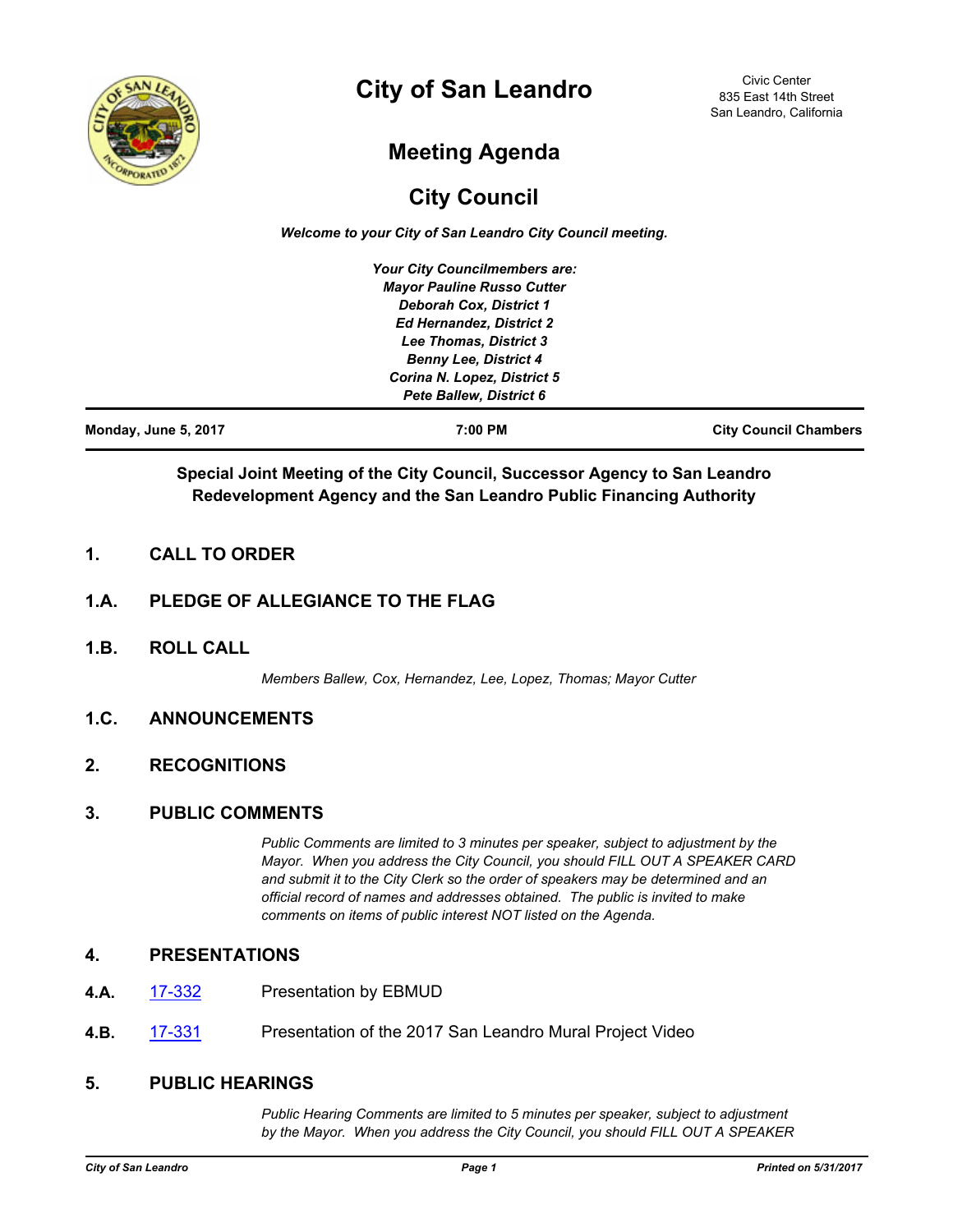|      |        | CARD and submit it to the City Clerk so the order of speakers may be determined and<br>an official record of names and addresses obtained.                                                                                                                                                                       |
|------|--------|------------------------------------------------------------------------------------------------------------------------------------------------------------------------------------------------------------------------------------------------------------------------------------------------------------------|
| 5.A. | 17-235 | Staff Report for the Public Hearing and Adoption of the Proposed<br>2017-18 and 2018-19 Biennial Budget for the City of San Leandro, the<br>Successor Agency to the Redevelopment Agency of the City of San<br>Leandro, and the San Leandro Public Financing Authority                                           |
|      | 17-236 | RESOLUTION Adopting the Biennial Budget of the City of San Leandro<br>for the Fiscal Years July 1, 2017 to June 30, 2018 and July 1, 2018 to<br>June 30, 2019                                                                                                                                                    |
|      | 17-237 | RESOLUTION Adopting the Biennial Budget of the Successor Agency<br>to the Redevelopment Agency of the City of San Leandro for the Fiscal<br>Years July 1, 2017 to June 30, 2018 and July 1, 2018 to June 30, 2019<br>and Making a Determination Pursuant to California Health and Safety<br>Code Section 33334.3 |
|      | 17-238 | RESOLUTION Adopting the Biennial Budget of the Public Financing<br>Authority of City of San Leandro for the Fiscal Years July 1, 2017 to<br>June 30, 2018 and July 1, 2018 to June 30, 2019                                                                                                                      |
| 5.B. | 17-306 | Staff Report for a Public Hearing on a Proposed Amendment to the FY<br>2010-2011 U.S. Department of Housing and Urban Development (HUD)                                                                                                                                                                          |

Annual Action Plan to Re-allocate \$100,000 in CDBG Funds Originally Intended for a Proposed Childcare Center by BRIDGE Housing: \$10,000 for renovations to the Luella Fuller Home and \$90,000 for Continued Implementation of the City's ADA Transition Plan

## **6. CITY MANAGER AND CITY ATTORNEY REPORTS AND COMMENTS**

## **7. AMENDMENT OF CONSENT CALENDAR**

*City Councilmembers or staff have an opportunity at this time to request that an item be removed from the Consent Calendar for the presentation of a staff report or other special consideration. Members of the public may request the opportunity to address the City Council regarding items remaining on the Consent Calendar by FILLING OUT A SPEAKER CARD and submitting it to the City Clerk prior to the calling of Item 7, Amendment of Consent Calendar. Items remaining on the Consent Calendar will be considered for approval under one motion.*

## **8. CONSENT CALENDAR**

*Consent Calendar items are considered for approval by the City Council with one single action. As described above in Item 7, Amendment of Consent Calendar, the City Council may remove items from the Consent Calendar for purposes of presentation or discussion. Members of the public who have requested to address the Council regarding items remaining on the Consent Calendar may do so for up to 3 minutes per item with a maximum of 5 minutes for all items. Items listed on the Consent Calendar are deemed to have been read by title.*

- **8.A.** [17-322](http://sanleandro.legistar.com/gateway.aspx?m=l&id=/matter.aspx?key=5173) Minutes of the May 15, 2017 Meeting
- **8.B.** [17-233](http://sanleandro.legistar.com/gateway.aspx?m=l&id=/matter.aspx?key=5084) Highlights of the Facilities and Transportation Committee Meeting of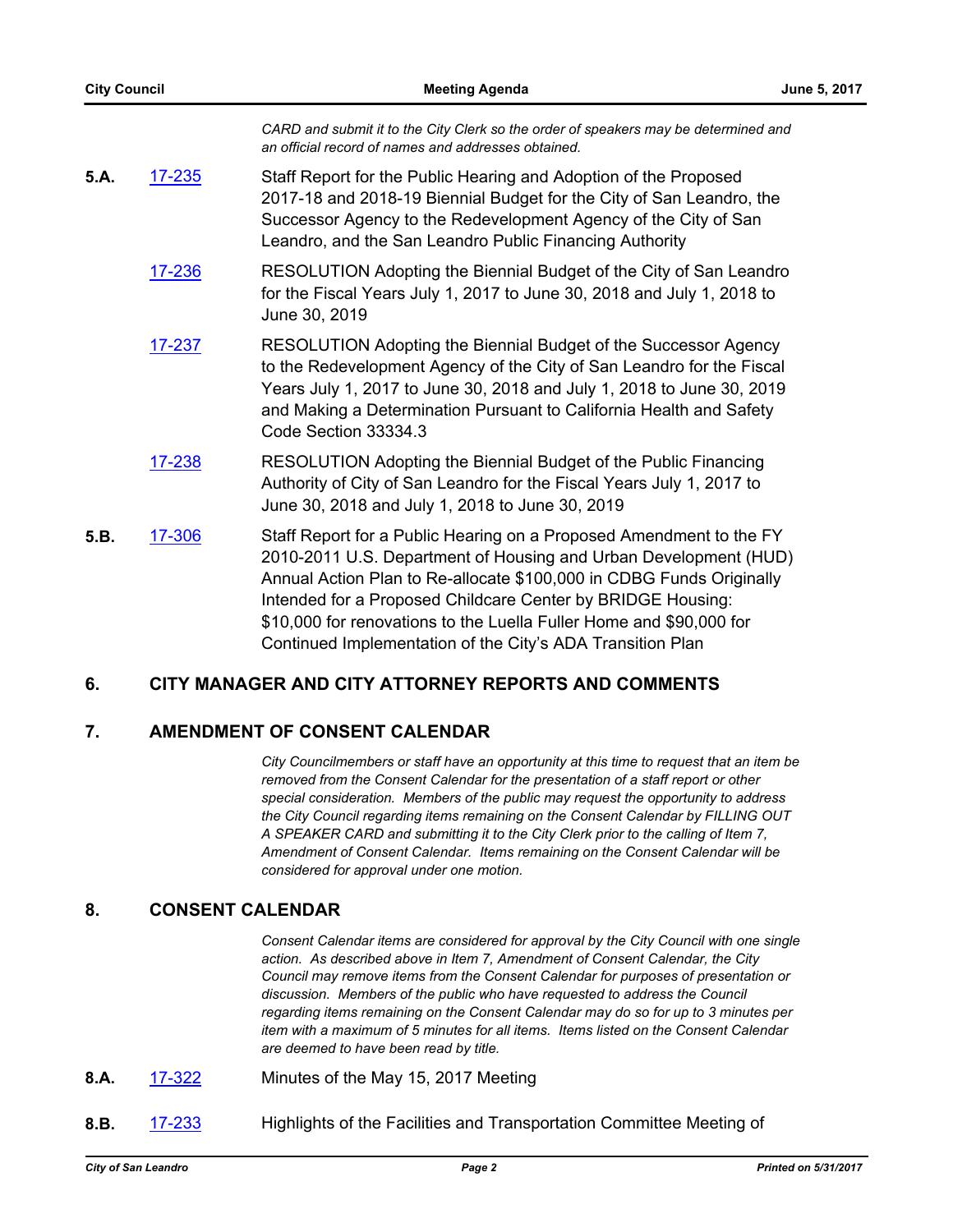April 5, 2017

- **8.C.** [17-279](http://sanleandro.legistar.com/gateway.aspx?m=l&id=/matter.aspx?key=5130) Highlights of the Facilities and Transportation Committee Meeting of May 3, 2017
- **8.D.** [17-310](http://sanleandro.legistar.com/gateway.aspx?m=l&id=/matter.aspx?key=5161) Highlights of the Finance Committee Meeting of April 4, 2017
- **8.E.** [17-313](http://sanleandro.legistar.com/gateway.aspx?m=l&id=/matter.aspx?key=5164) Highlights of the Finance Committee Meeting of May 2, 2017
- **8.F.** [17-221](http://sanleandro.legistar.com/gateway.aspx?m=l&id=/matter.aspx?key=5072) Staff Report for a Resolution to Award a Construction Contract to Silman Construction for the Curb Ramp Upgrades 2016-17 Project, Project No. 2017.0070; Authorization for the City Manager to Negotiate and Approve Individual Change Orders Up to 5% of the Original Contract Amount; and Authorization for the City Manager to Negotiate and Approve Cumulative Change Orders Up to 15% of the Original Contract Amount.
	- [17-222](http://sanleandro.legistar.com/gateway.aspx?m=l&id=/matter.aspx?key=5073) RESOLUTION to Award a Construction Contract to Silman Construction for the Curb Ramp Upgrades 2016-17 Project, Project No. 2017.0070 (Recommends Award to the Lowest Responsible Bidder in the Amount of \$433,517.88 From Measure B Funds, Vehicle Registration Fees Funds, Transportation Development Act Funds (TDA), and Community Investment Funds for the Installation of Concrete Curb Ramps in Advance of Street Maintenance Work at Various Locations Throughout the City, and Authorization for the City Manager to Negotiate and Approve Individual Change Orders up to 5% of the Original Contract Amount; and Authorization for the City Manager to Negotiate and Approve Cumulative Change Orders up to 15% of the Original Contract Amount)
- **8.G.** [17-276](http://sanleandro.legistar.com/gateway.aspx?m=l&id=/matter.aspx?key=5127) Staff Report for a Resolution Amending the Non-Represented Part-Time Salary Schedule to comply with the City's Minimum Wage Ordinance
	- [17-277](http://sanleandro.legistar.com/gateway.aspx?m=l&id=/matter.aspx?key=5128) RESOLUTION Amending the Non-Represented Part-Time Salary Schedule to Comply with the City's Minimum Wage Ordinance
- **8.H.** [17-261](http://sanleandro.legistar.com/gateway.aspx?m=l&id=/matter.aspx?key=5112) Staff Report for a Resolution to Award a Construction Contract to American Pavement Systems, Inc. for the Annual Street Sealing 2016-17 Project, Project No. 2017.0070; Authorization for the City Manager to Negotiate and Approve Individual Change Orders Up to 10% of the Original Contract Amount; and Authorization for the City Manager to negotiate and approve cumulative change orders up to 30% of the original contract amount;
	- [17-262](http://sanleandro.legistar.com/gateway.aspx?m=l&id=/matter.aspx?key=5113) RESOLUTION to Award a Construction Contract to American Pavement Systems, Inc. for the Annual Street Sealing 2016-17 Project, Project No. 2017.0070; authorization for the City Manager to Negotiate and Approve Individual Change Orders up to 10% of the original contract amount and Cumulative Change Orders up to 30% of the original contract amount;
- **8.I.** [17-282](http://sanleandro.legistar.com/gateway.aspx?m=l&id=/matter.aspx?key=5133) Staff Report for a Resolution Authorizing Submission of a Request to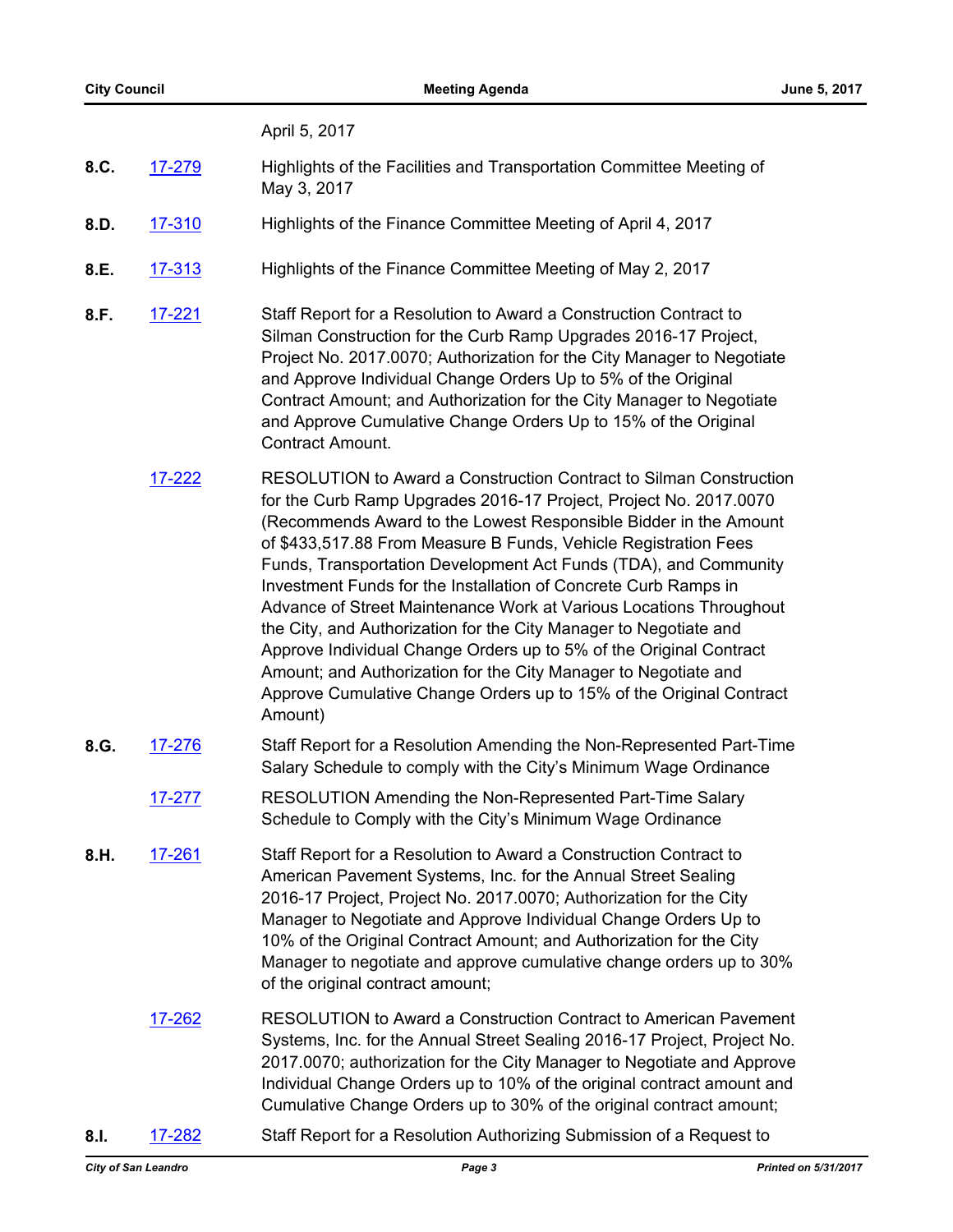|      |               | the Metropolitan Transportation Commission (MTC) for the Allocation of<br>Fiscal Year 2017-18 Transportation Development Act (TDA) Article 3<br>Pedestrian/Bicycle Project Funding to Install Pedestrian Improvements                                                                                                                                                                                                                                                                                                                                                                |
|------|---------------|--------------------------------------------------------------------------------------------------------------------------------------------------------------------------------------------------------------------------------------------------------------------------------------------------------------------------------------------------------------------------------------------------------------------------------------------------------------------------------------------------------------------------------------------------------------------------------------|
|      | 17-283        | RESOLUTION Authorizing Submission of a Request to the Metropolitan<br>Transportation Commission (MTC) for the Allocation of Fiscal Year<br>2017-18 Transportation Development Act (TDA) Article 3<br>Pedestrian/Bicycle Project Funding to Install Pedestrian Improvements<br>in the Amount of \$82,700                                                                                                                                                                                                                                                                              |
| 8.J. | 17-297        | Staff Report Establishing the City's Appropriation Limit for Fiscal Year<br>2017-18                                                                                                                                                                                                                                                                                                                                                                                                                                                                                                  |
|      | <u>17-298</u> | RESOLUTION Establishing the City's Appropriation Limit for Fiscal Year<br>2017-18                                                                                                                                                                                                                                                                                                                                                                                                                                                                                                    |
| 8.K. | 17-302        | Staff Report for Amendment to Agreement with MV Transportation for<br><b>Paratransit Services</b>                                                                                                                                                                                                                                                                                                                                                                                                                                                                                    |
|      | 17-305        | RESOLUTION Authorizing the City Manager to Execute an Amendment<br>to a Contractual Services Agreement with MV Transportation, Inc. to<br>Extend the Term Through June 30, 2018 and to Increase the Amount of<br>Total Compensation by \$233,360 to a Total Amount Not to Exceed<br>\$408,380 to Provide Paratransit Services for an Amount Not to Exceed<br>\$408,308                                                                                                                                                                                                               |
| 8.L. | 17-312        | Staff Report to approve a resolution directing the City Attorney to use<br>the Red Light Abatement Law to pursue enforcement against houses of<br>prostitution within the City of San Leandro                                                                                                                                                                                                                                                                                                                                                                                        |
|      | 17-311        | RESOLUTION directing the City Attorney to use the Red Light<br>Abatement Law to pursue enforcement against houses of prostitution<br>within the City of San Leandro                                                                                                                                                                                                                                                                                                                                                                                                                  |
| 8.M. | 17-323        | Staff Report for Resolutions Updating the Designation of Persons<br>Authorized to Make Financial Transactions and Investments of Funds                                                                                                                                                                                                                                                                                                                                                                                                                                               |
|      | 17-327        | RESOLUTION of the City Council of the City of San Leandro, Acting in<br>its Capacity as Successor Agency to the Redevelopment Agency of the<br>City of San Leandro, Rescinding Resolution No. 2015-003 SA and<br>Authorizing Investment of Monies by the Successor Agency to the<br>Redevelopment Agency of the City of San Leandro in the Local Agency<br>Investment Fund and Designating Certain Depositories and Further<br>Authorizing Specified Officers to Remit Money in the City Treasury to<br>the State Treasury for Deposit in the Local Agency Investment Fund<br>(LAIF) |
|      | <u>17-325</u> | RESOLUTION Rescinding Resolution No. 2015-137 and Designating<br>Signatures on City Checks and Persons Authorized to Make Fund<br>Transfers by Telephone and Wire (Updates Names Of City Officials<br>Authorized To Deposit, Withdraw And Transfer Funds With Specific<br>Banking Institutions For The City Treasury To Reflect The New                                                                                                                                                                                                                                              |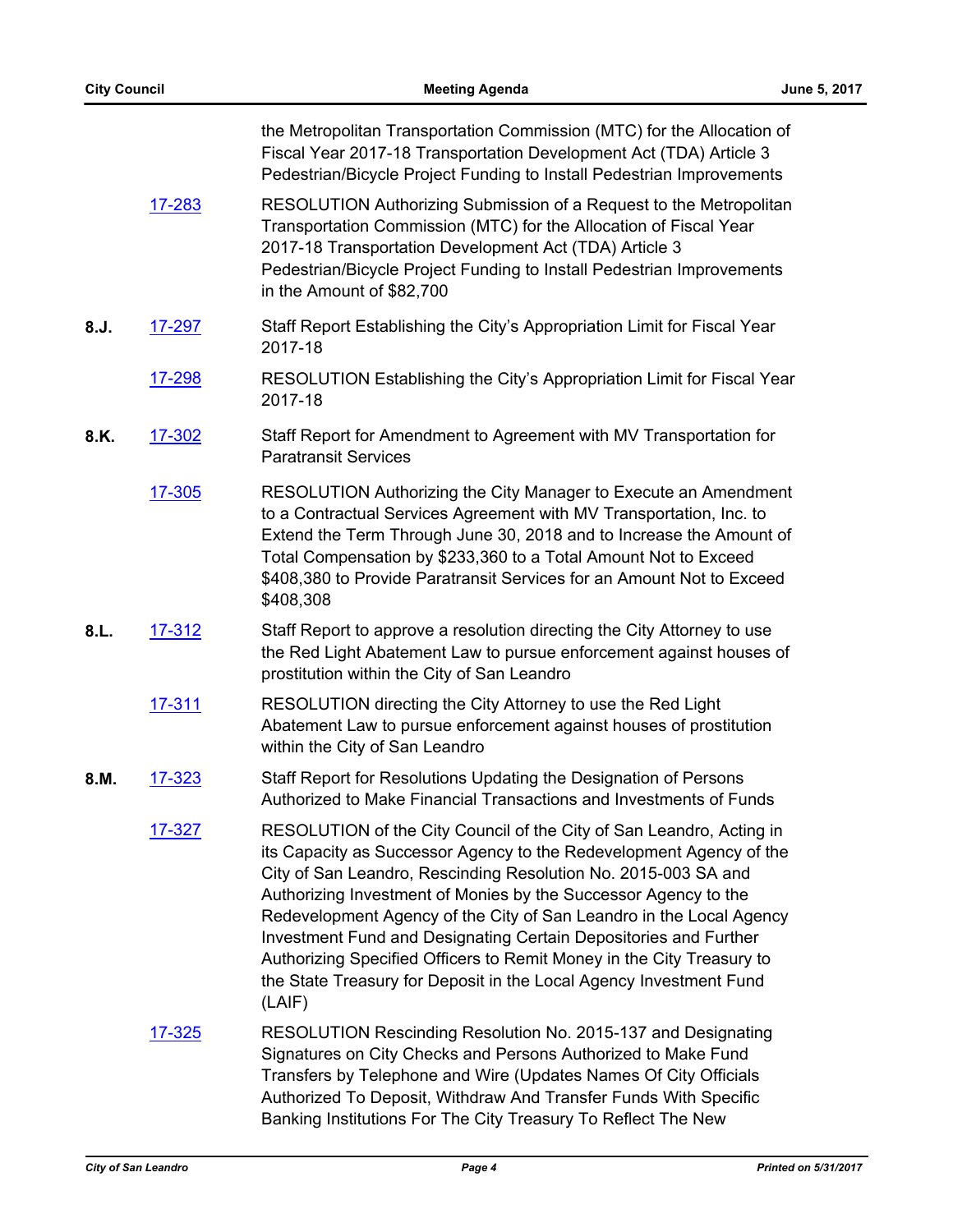Assistant Finance Director)

|      | 17-324 | RESOLUTION Rescinding Resolution No. 2015-138 and Authorizing<br>Investment of Monies in the Local Agency Investment Fund and<br>Designating Certain Depositories and Further Authorizing Specified City<br>Officials to Remit Money in the City Treasury to the State Treasury for<br>Deposit in the Local Agency Investment Fund                                      |
|------|--------|-------------------------------------------------------------------------------------------------------------------------------------------------------------------------------------------------------------------------------------------------------------------------------------------------------------------------------------------------------------------------|
| 8.N. | 17-281 | Staff Report for an Ordinance to Amend Title 1, Chapter 12 of the San<br>Leandro Municipal Code Relating to "Citation - Violations" and Title 3,<br>Chapter 2 of the San Leandro Municipal Code Relating to Weed<br>Abatement                                                                                                                                           |
|      | 17-296 | ORDINANCE Amending Title 1, Chapter 12 of the San Leandro<br>Municipal Code Relating to "Citation - Violations" and Title 3, Chapter 2<br>of the San Leandro Municipal Code Relating to Weed Abatement<br>(Modifications are recommended to the City's Code Enforcement and<br>Weed Abatement Ordinances in order to improve and streamline the<br>enforcement process) |
|      |        | <b>PASS TO PRINT</b>                                                                                                                                                                                                                                                                                                                                                    |

#### **9. ITEMS REMOVED FROM CONSENT CALENDAR**

*Public Comments are limited to 3 minutes per speaker per item, subject to adjustment by the Mayor.*

#### **10. ACTION ITEMS**

*Public Comments are limited to 3 minutes per speaker per item, subject to adjustment by the Mayor. When you address the City Council, you should FILL OUT A SPEAKER CARD and submit it to the City Clerk, prior to the calling of the Action Item.*

- **10.A.** [17-307](http://sanleandro.legistar.com/gateway.aspx?m=l&id=/matter.aspx?key=5158) Staff Report for an Ordinance of the City Council of the City of San Leandro adding Chapter 4.36 "Tobacco Retailers" to the San Leandro Municipal Code to require the licensure of Tobacco Retailers and to regulate the sale of cigars, cigarillos and electronic cigarettes
	- [17-308](http://sanleandro.legistar.com/gateway.aspx?m=l&id=/matter.aspx?key=5159) ORDINANCE Of The City Of San Leandro Adding Chapter 4.36 "Tobacco Retailers" To The San Leandro Municipal Code To Require The Licensure Of Tobacco Retailers And To Regulate The Sale Of Cigars, Cigarillos And Electronic Cigarettes

#### *PASS TO PRINT*

**10.B.** [17-266](http://sanleandro.legistar.com/gateway.aspx?m=l&id=/matter.aspx?key=5117) Ordinance Authorizing an Amendment to the Contract between the Board of Administration of the California Public Employees' Retirement System and the City of San Leandro to Include Provisions Pursuant to Government Code Section 20516 "Cost Sharing" for Classic Local Police Members in Accordance with the San Leandro Police Officers Association (SLPOA) Memorandum of Understanding

*Adopt Ordinance 2017-012*

**10.C.** [17-314](http://sanleandro.legistar.com/gateway.aspx?m=l&id=/matter.aspx?key=5165) MOTION Appointing City Councilmembers to Serve on Alameda County